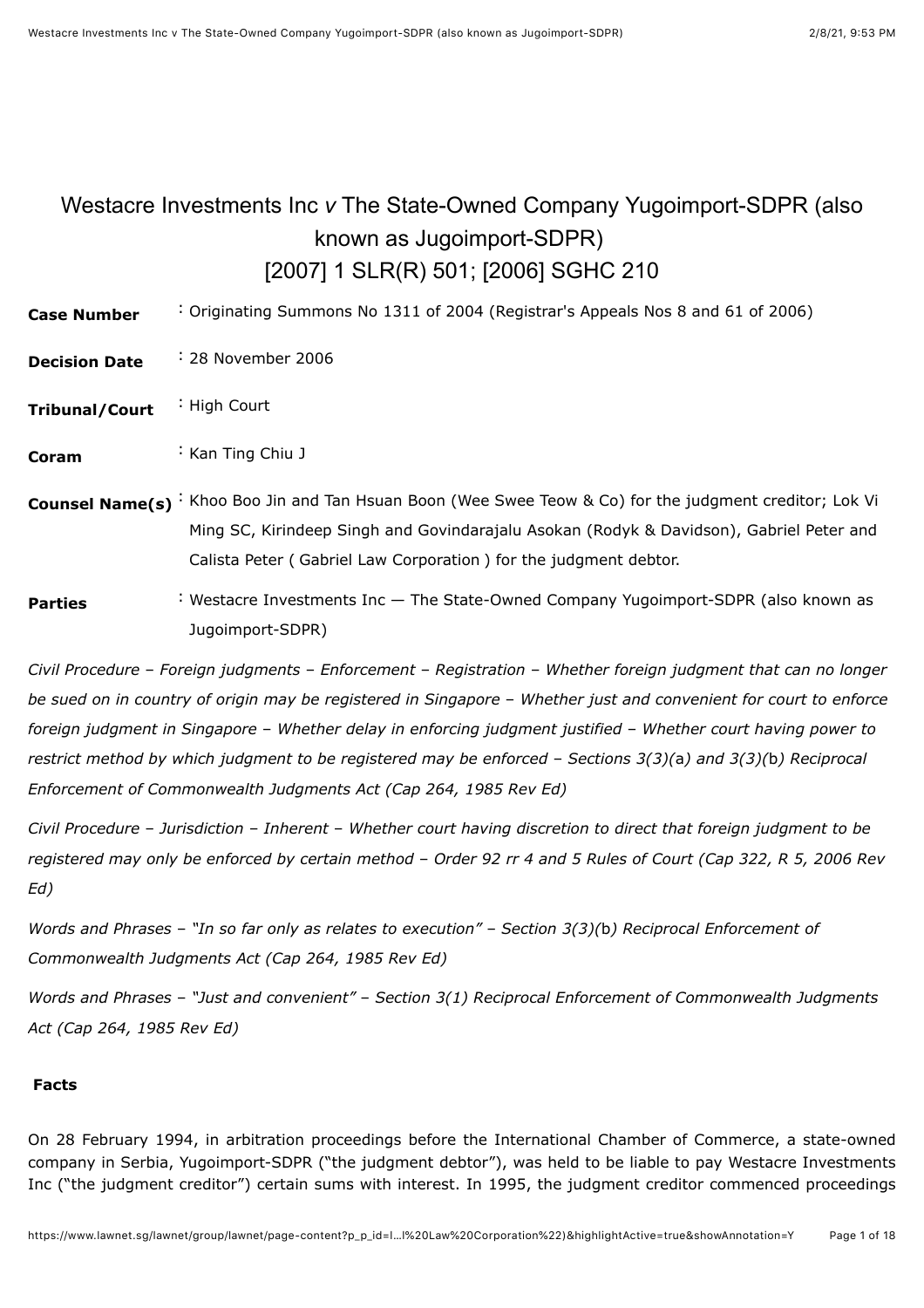in the UK to enforce the award. In 1996, the judgment creditor filed a common law action in England on the award itself, as distinct from seeking leave to enforce the award. The two actions were consolidated and in 1998, the High Court (in the UK) ordered that judgment be entered against, *inter alia*, the judgment debtor ("the English judgment") but execution on the judgment was stayed pending appeal. After the UK Court of Appeal had dismissed the appeal and the House of Lords had refused leave to appeal, in 1999 the UK Court of Appeal lifted the stay of execution of the judgment. The judgment creditor then took steps to enforce the judgment in England.

On 5 October 2004, the judgment creditor applied for, and obtained, an order to have the English judgment registered in Singapore pursuant to the Reciprocal Enforcement of Commonwealth Judgments Act (Cap 264, 1985 Rev Ed) ("RECJA"). In December 2004, the judgment debtor received notice of the registration and on 2 June 2005 applied to set aside the registration. The assistant registrar dismissed the application, though she added the restriction that the registration would be "for execution by way of garnishee proceedings only". The judgment debtor appealed.

Counsel for the judgment debtor made five arguments on appeal, namely: (a) that the application for registration was out of time; (b) that the English judgment was "dead" since, according to English law, the action on which the judgment was obtained had not been brought within six years; (c) that the English judgment constituted an implied debt under Singapore law and was accordingly time-barred; (d) that, in any event, the judgment creditor required leave from the English courts to enforce the judgment before seeking registration in Singapore; and (e) that even if the English judgment was not "dead" or time-barred, it was not just and convenient for it to be registered in Singapore.

## **Held, setting aside the registration of the judgment:**

(1) The judgment debtor's argument that the English judgment was "dead", that is, as the judgment debt could not be sued upon again after six years under English law, then, by analogy, the judgment debt could not be registered in Singapore as a foreign judgment, rested on the premise that under s 3 of the RECJA a foreign judgment could not be registered in Singapore if it could not be sued on in the country of origin. Such an argument was defective because it was confused over whether English law or Singapore law governed the registration. A court in Singapore should not be applying English law but the Limitation Act (Cap 163, 1996 Rev Ed), which did not set a time limit on applications to register foreign judgments: at [\[13\]](#page-8-0) and [\[14\].](#page-8-1)

(2) Although the judgment had been registered well after the usual 12-month period for registration, as there was no time limit for such applications it could still be made, though the onus was on the judgment creditor to establish that it was just and convenient that the judgment be registered despite the delay. In deciding whether to allow an application to register a judgment, all the relevant factors had to be looked at, particularly the reasons for the delay, and not just the prejudice to the judgment creditor. The reason for the delay and the prejudice that the judgment debtor would suffer formed a proper basis for a decision whether it was just and convenient to allow registration: at [\[17\],](#page-8-2) [\[18\],](#page-8-3) [\[27\]](#page-10-0) and [\[29\]](#page-10-1).

(3) As both an application to issue a writ of execution after six years and an application to register a judgment after 12 months were applications that enabled a judgment creditor to take steps towards the enforcement of a judgment out of time, the rules established in English decisions for leave to issue a writ of execution out of time were relevant and applicable to late applications for registration. Three rules could be drawn from those decisions, namely: (a) that leave to execute would generally not be given after six years had elapsed from the date of judgment; (b) that the onus was on the judgment creditor to justify an extension of time; and (c) that in deciding whether to extend time, the court would consider the reason for the judgment creditor's delay and the prejudice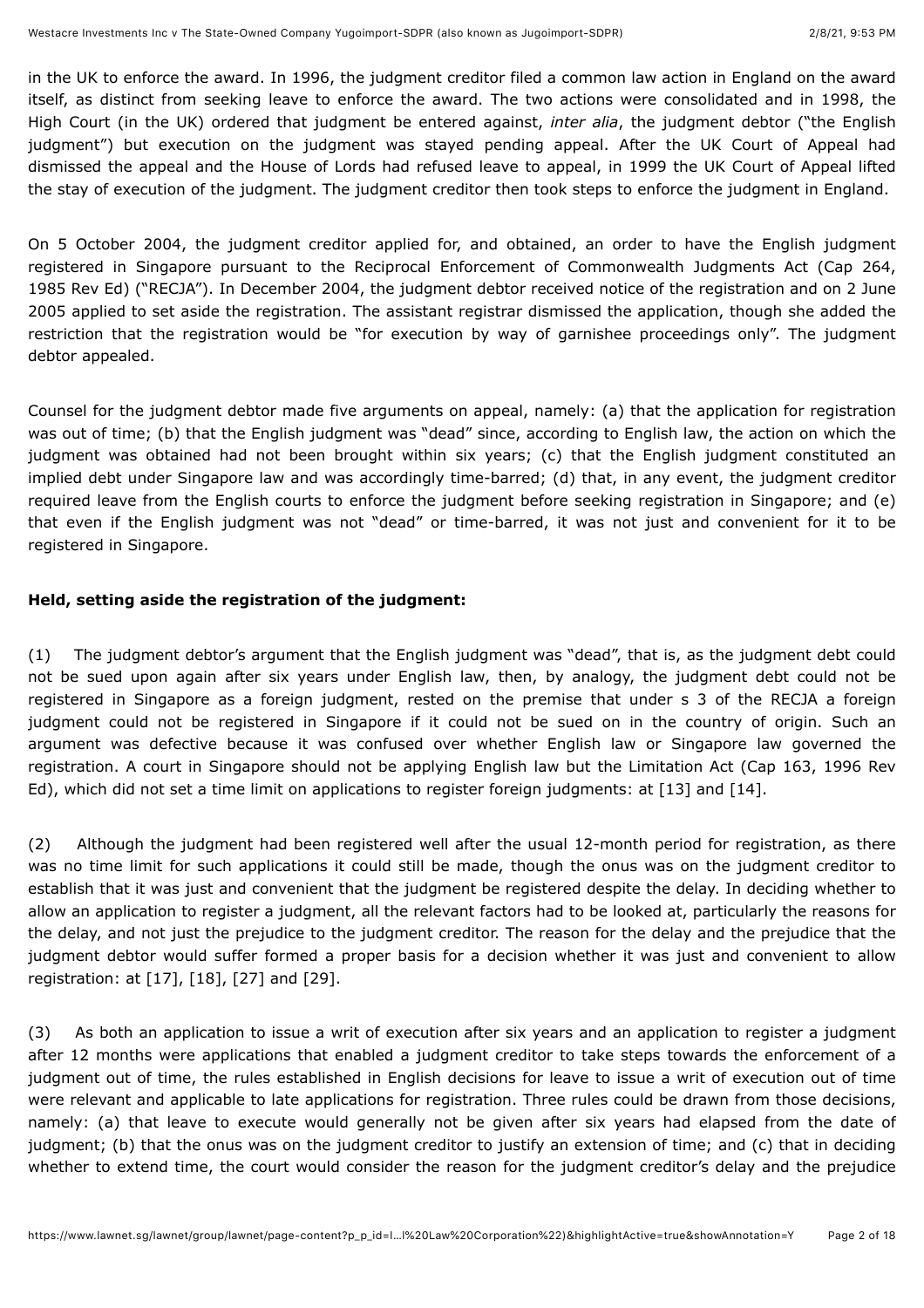that an extension of time might have on the judgment debtor. In applying these principles to applications for the registration of judgments under the RECJA, the 12-month period specified therein would apply instead of a six-year period: at [\[37\]](#page-12-0) to [\[39\].](#page-12-1)

(4) In this case, the delay in registering the English judgment had been substantial. The judgment creditor gave two reasons for not taking action in Singapore earlier. First, it had been deceived by the judgment debtor as to its poor financial condition; and second, the state of war, bloodshed, political turmoil and instability between 1997 and 2002 in Yugoslavia had made a recovery action impractical. Neither reason justified the delay in registration. In relation to the first reason, there was no evidence that the judgment creditor had reposed trust in the judgment debtor. In relation to the second, there was no suggestion that any recovery action was attempted or thwarted before 2002, or thereafter up to 2004 when the application to register the judgment in Singapore was made. The judgment creditor's further contention that it had not been aware that the judgment debtors held shares in a Singapore company since it would not have been possible to approach the Serbian authorities with a specific query about the judgment debtor's shareholdings was without merit, since the judgment creditor needed to do more than to aver to its opinion that a search could not be done. As the judgment creditor had given no valid reasons for the delay in applying for registration, it was not just and convenient that the judgment be registered despite the delay: at [\[40\]](#page-13-0), [\[43\]](#page-13-1) to [\[50\]](#page-14-0), [\[52\]](#page-14-1) and [\[72\].](#page-17-0)

(5) Certain inevitable forms of prejudice against judgment debtors resulting from the registration of foreign judgments (such as the extension of the territorial jurisdiction for the enforcement of the judgment to Singapore and the fact that the enforceability of the judgment was reckoned from the date of registration instead of the date of judgment) should not be strong factors against registration, otherwise no registration would be possible. Having said that, the period of the extension of the enforceability period, as distinct from an extension *per se*, should still be taken into consideration: at [\[56\]](#page-14-2) and [\[57\].](#page-15-0)

(6) By the time the judgment creditor had filed its application to register the English judgment in Singapore, more than six years had elapsed from the date when the judgment was obtained. In England, under O 46 r 2(1) (*a*) of the Rules of the Supreme Court 1965 (SI 1965 No 1776), a writ of execution to enforce a judgment or order could not be issued without the leave of court where six years or more had elapsed since the date of the judgment or order. The position was the same under O 46 r 2(1)(*a*) of the Singapore Rules of Court (Cap 322, R 5, 2006 Rev Ed) ("the Rules"). However, under s 3(3)(*a*) of the RECJA, when a judgment was registered it had the same force and effect as if it had been obtained upon the date of registration. Thus the effect of s 3(3)(*a*) in this case was that no leave was required for the issue of a writ of execution in Singapore upon the English judgment once it had been registered, as the six-year period from the date of registration of the judgment had not elapsed. This prejudiced the judgment debtor in a manner that was not an inevitable consequence of registration. Thus, when it occurred, such prejudice had to be taken into account in deciding whether registration was to be allowed: at [\[53\]](#page-14-3) to [\[55\]](#page-14-4), [\[57\].](#page-15-0)

(7) By imposing the restriction that the registration of the English judgment would be "for execution by way of garnishee proceedings only", the assistant registrar appeared at first sight to have averted the prejudice to the judgment debtor. As no leave was necessary for garnishee proceedings in England after six years, the restricted registration of the judgment in Singapore did not place the judgment debtor in a worse position. However, s 3(3) (*b*) of the RECJA did not empower the court to impose the restriction. If a judgment deserved to be registered, it should be registered with full effect. Conversely, if the judgment did not deserve to be registered because registration would result in prejudice to the judgment debtor, it should not be registered in a restricted form. Neither could O 92 r 4 and O 92 r 5 of the Rules be invoked to impose such a restriction since their invocation could not be justified as being necessary to prevent injustice or to prevent an abuse of the process of the court, and was not a necessary incidental or consequential order to give effect to a registration which, when approved,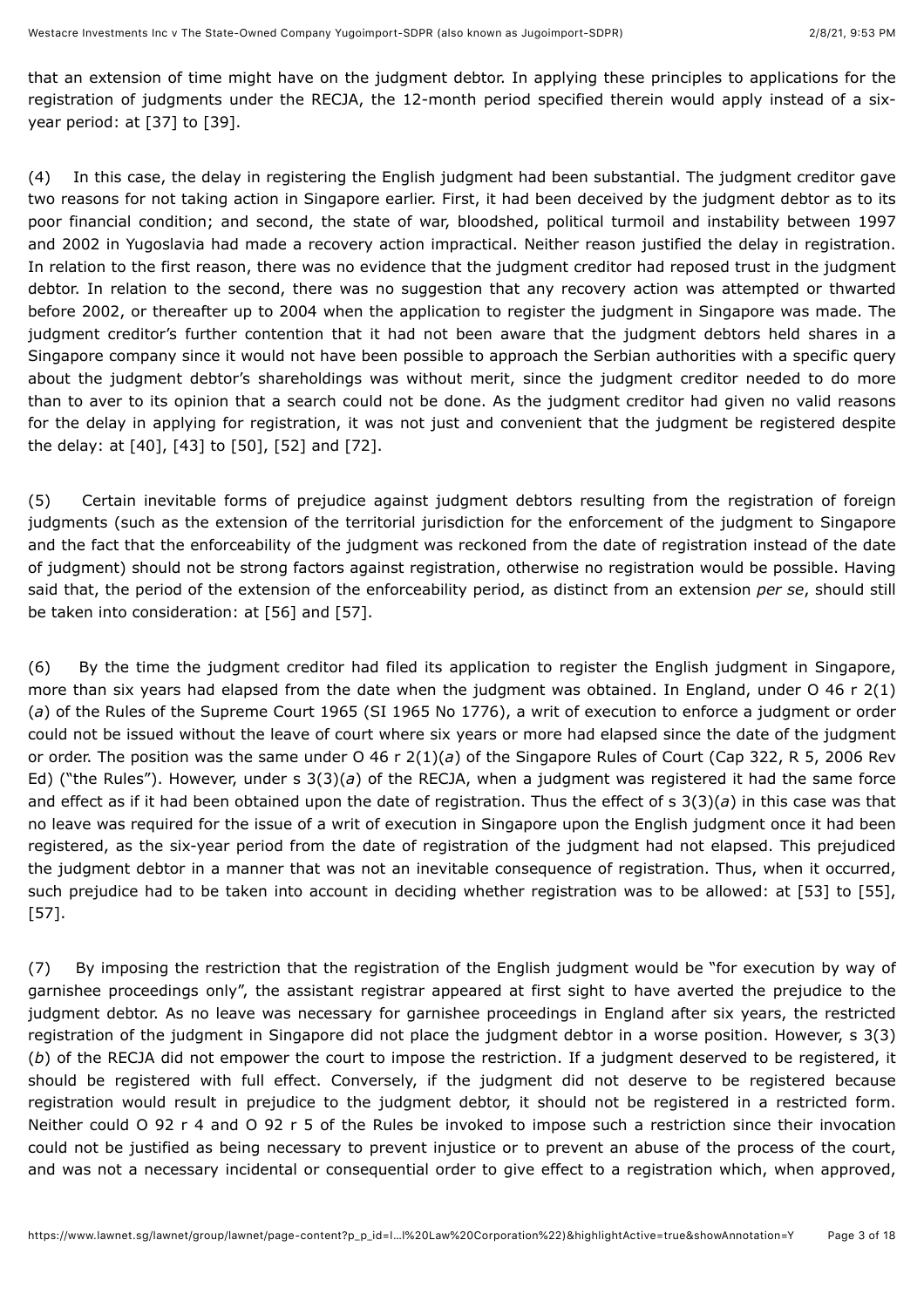was intended to be effective without restriction. On the facts, the prejudice that the registration of the English judgment would bring on the judgment debtor was a further factor that militated against registration: at [\[58\]](#page-15-1) to [\[61\],](#page-15-2) [\[64\],](#page-16-0) [\[69\],](#page-17-1) [\[70\]](#page-17-2) and [\[72\].](#page-17-0)

## **Case(s) referred to**

*Cheah Theam Swee,* Re*;* ex parte *Equiticorp Finance Group Ltd* [\[1996\] 1 SLR\(R\) 24;](javascript:viewPageContent() [1996] 2 SLR 76 (folld)

*Duer v Frazer* [\[2001\] 1 WLR 919](javascript:viewPageContent() (refd)

*Dupleix v De Roven* (1705) 2 Vern 540; 23 ER 950 (refd)

*Edwards & Co v Picard* [\[1909\] 2 KB 903](javascript:viewPageContent() (folld)

*Ezekiel v Orakpo* [\[1997\] 1 WLR 340](javascript:viewPageContent() (refd)

*Grant v Easton* [\(1883\) 13 QBD 302](javascript:viewPageContent() (refd)

*Lowsley v Forbes* [\[1999\] 1 AC 329](javascript:viewPageContent() (refd)

*National Westminster Bank plc v Powney* [1991] Ch 339 (refd)

*Patel v Singh* [2002] EWCA Civ 1938 (refd)

*Quinn v Pres-T-Con Ltd* [\[1986\] 1 WLR 1216](javascript:viewPageContent() (not folld)

*W T Lamb & Sons v Rider* [\[1948\] 2 KB 331](javascript:viewPageContent() (refd)

*Westpac Banking Corporation v Szentessy* (1985) 65 ACTR 39 (not folld)

*Yong Tet Miaw v MBF Finance Bhd* [\[1992\] 2 SLR\(R\) 549](javascript:viewPageContent(); [1992] 2 SLR 761 (folld)

## **Legislation referred to**

Limitation Act (Cap 163, 1996 Rev Ed) s 6(1)(*a*) (consd)

Reciprocal Enforcement of Commonwealth Judgments Act (Cap 264, 1985 Rev Ed) ss 3(1), 3(3)(*a*), 3(3)(*b*) (consd); s 3(2)

Rules of Court (Cap 322, R 5, 2006 Rev Ed) O 92rr 4, 5 (consd); O 46r 2(1), O 67r 3(1)(*c*)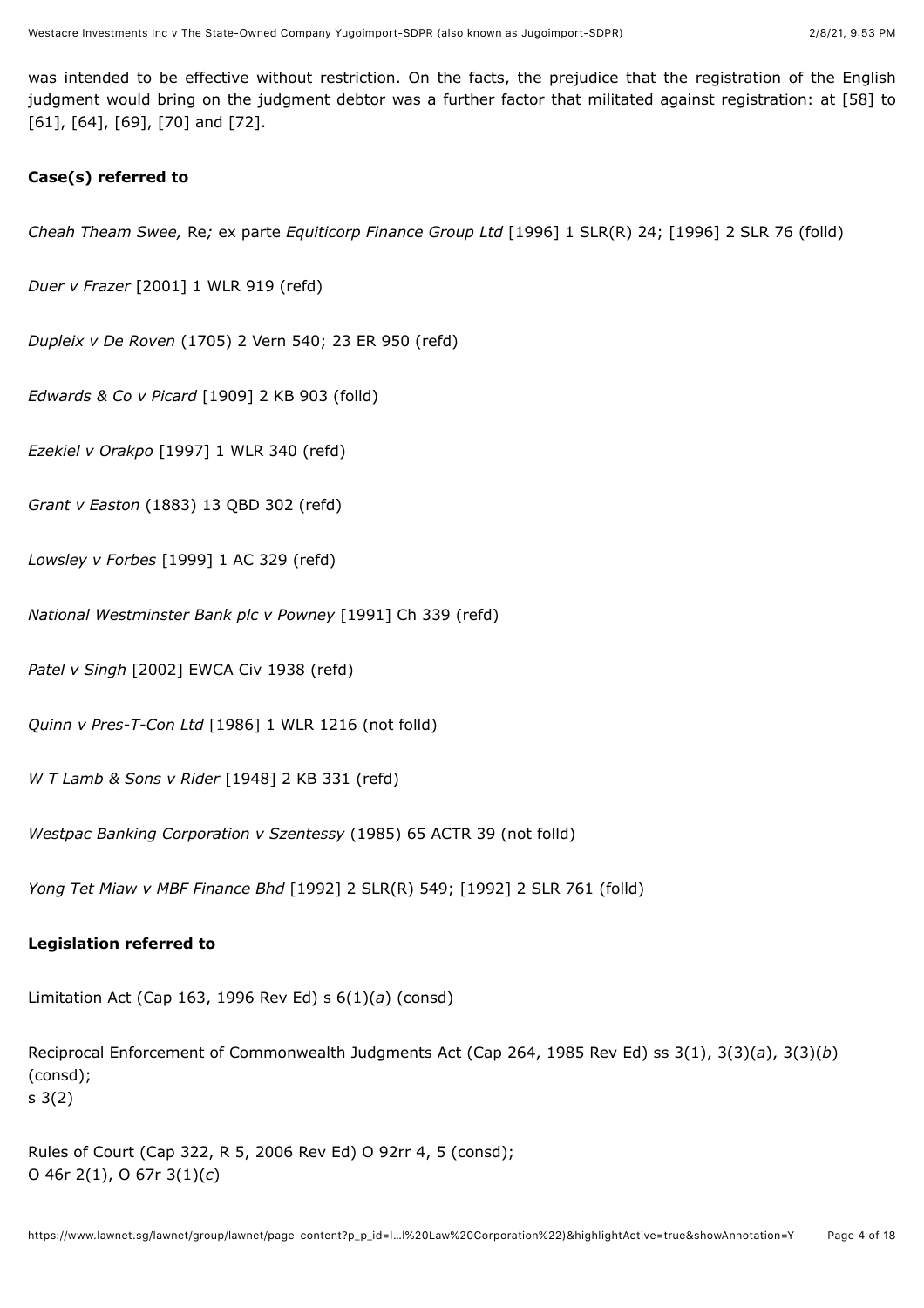Judicature Act 1873 (c 66) (UK) s 25(8)

Limitation Act 1939 (c 21) (UK) s 2(4)

Limitation Act 1980 (c 58) (UK) s 24(1)

Rules of the Supreme Court 1965 (SI 1965No 1776) (UK) O 46r 2(1)(a)

[Editorial note: The appeal to this decision in Civil Appeal No 141 of 2006 was allowed by the Court of Appeal on 30 December 2008. See [\[2009\] 2 SLR\(R\) 166](javascript:viewPageContent().]

28 November 2006

Judgment reserved.

#### **Kan Ting Chiu J:**

1 This is an interesting case arising from the registration in Singapore of an English judgment obtained by Westacre Investments Inc, a company incorporated in Panama ("the judgment creditor") against Yugoimport-SDPR ("the judgment debtor"), a state-owned company in the former Yugoslavia, now in Serbia.

2 There is an eventful background to the judgment creditor's claim against the judgment debtor, the highlights of which are these:

(a) In 28 February 1994, in arbitration proceedings before the International Chamber of Commerce ("ICC") held in Geneva, Switzerland, the ICC issued an award whereby the judgment debtor was held, jointly and severally with another party, a bank, to be liable to pay the judgment creditor US\$50,010,093.36, £1,029,629.37 and interest.

(b) The judgment debtor and the bank appealed against the award, but the appeal was dismissed by the Swiss Federal Tribunal on 30 December 1994.

(c) In 1995 the judgment creditor commenced proceedings under the UK Arbitration Act 1975 (c 3) and the UK Arbitration Act 1950 (c 27) to enforce the award.

(d) In 1996 the judgment creditor filed an action in England at common law on the award itself, as distinct from seeking leave to enforce the award.

(e) The two actions were consolidated for hearing before the High Court of England. On 13 March 1998, the High Court ordered that judgment be entered against the judgment debtor and the bank jointly and severally for £41,584,488.86 but execution on the judgment was stayed pending appeal.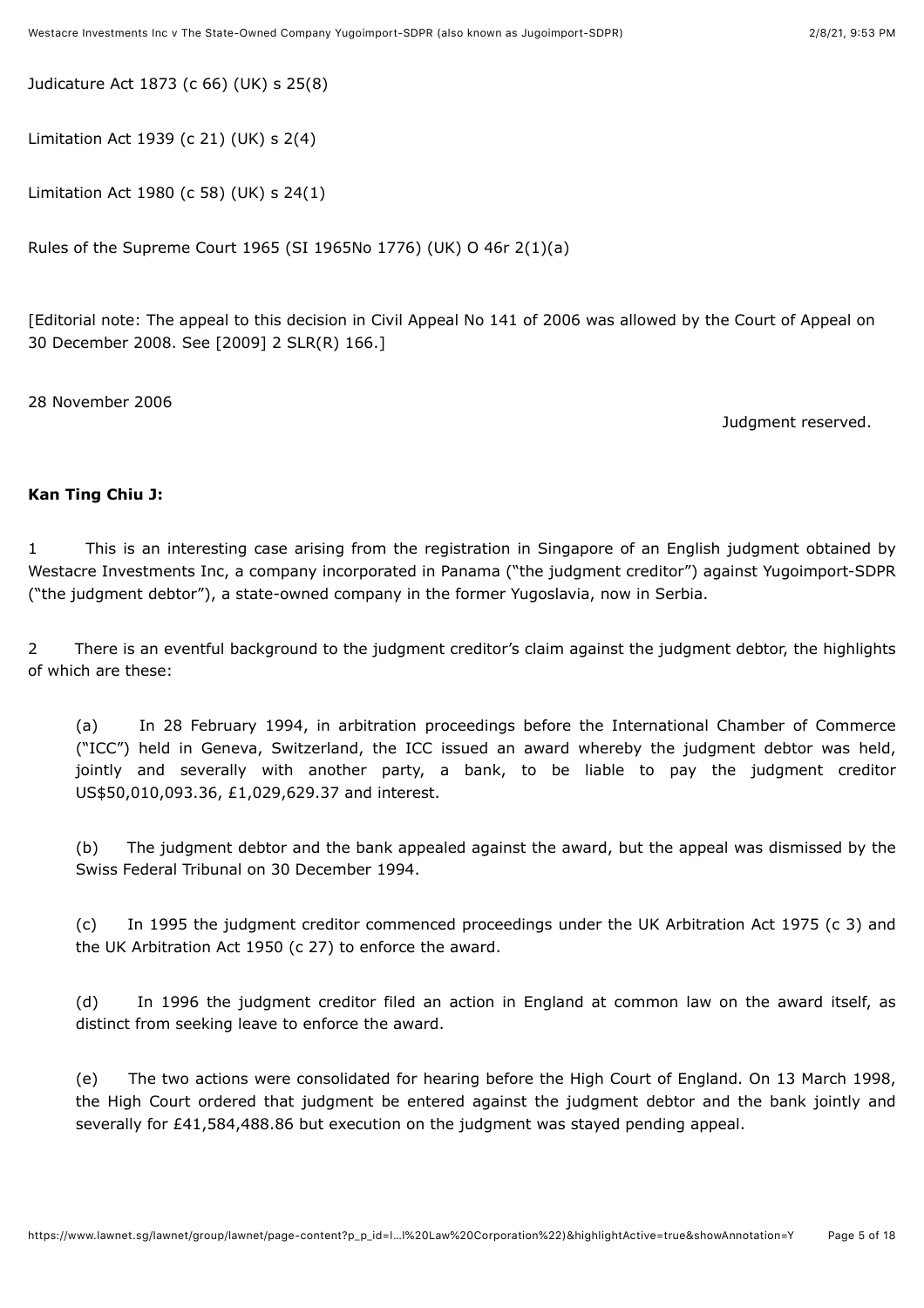(f) The judgment debtor and the bank appealed against the order of the High Court, but the appeal was dismissed by the Court of Appeal on 12 May 1999, and the House of Lords refused leave to appeal on 20 October 1999.

(g) On 15 November 1999, the Court of Appeal lifted the stay of execution of the judgment.

3 After the stay was lifted, the judgment creditor took steps to enforce the English judgment in England. In enforcement proceedings between 1999 and 2004, it recovered a part of the judgment debt.

4 However the judgment creditor did nothing towards the enforcement of the English judgment in Singapore till 5 October 2004 when it applied for and obtained an order to have the judgment registered under s 3 of the Reciprocal Enforcement of Commonwealth Judgments Act (Cap 264, 1985 Rev Ed) ("RECJA").

5 In December 2004, the judgment debtor received notice of the registration, and it applied to set aside the registration on 2 June 2005. The judgment debtor's application was heard before an assistant registrar. The judgment debtor's application proceeded on two main fronts, firstly, that the application to register the judgment was time-barred under s 6(1)(*a*) of the Limitation Act (Cap 163, 1996 Rev Ed), and secondly, that the judgment creditor's application to register the judgment was lacking in merits.

6 The judgment debtor's arguments did not find favour with the assistant registrar who heard the application. The hearing proceeded in two parts. The limitation issue was argued as a preliminary point, and when that failed, the merits of the application were argued and the judgment debtor also failed on this issue. The judgment debtor filed separate appeals against each of the assistant registrar's rulings. When the appeals came before me, the issues were vigorously argued again.

7 At this stage, it is useful to set out the main statutory provisions which have to be considered. Sections 3(1), 3(2) and 3(3) of the RECJA provide that:

**3**.— (1) Where a judgment has been obtained in a superior court of the United Kingdom of Great Britain and Northern Ireland the judgment creditor may apply to the High Court at any time within 12 months after the date of the judgment, or such longer period as may be allowed by the Court, to have the judgment registered in the Court, and on any such application the High Court may, if in all the circumstances of the case it thinks it is just and convenient that the judgment should be enforced in Singapore, and subject to this section, order the judgment to be registered accordingly.

(2) No judgment shall be ordered to be registered under this section if  $-$ 

(*a*) the original court acted without jurisdiction;

(*b*) the judgment debtor, being a person who was neither carrying on business nor ordinarily resident within the jurisdiction of the original court, did not voluntarily appear or otherwise submit or agree to submit to the jurisdiction of that court;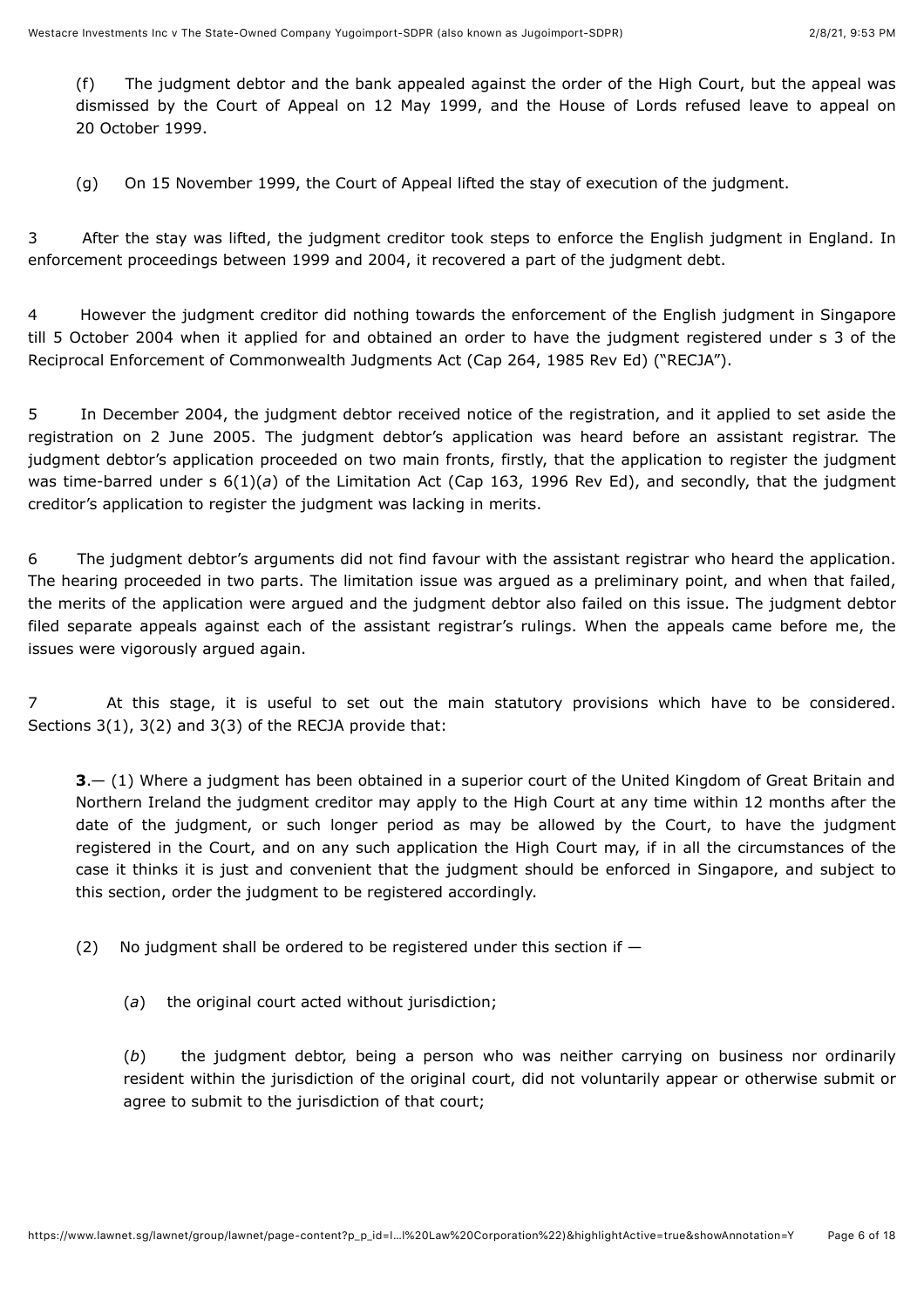(*c*) the judgment debtor, being the defendant in the proceedings, was not duly served with the process of the original court and did not appear, notwithstanding that he was ordinarily resident or was carrying on business within the jurisdiction of that court or agreed to submit to the jurisdiction of that court;

(*d*) the judgment was obtained by fraud;

(*e*) the judgment debtor satisfies the registering court either that an appeal is pending, or that he is entitled and intends to appeal, against the judgment; or

(*f*) the judgment was in respect of a cause of action which for reasons of public policy or for some other similar reason could not have been entertained by the registering court.

(3) Where a judgment is registered under this section —

(*a*) the judgment shall, as from the date of registration, be of the same force and effect, and proceedings may be taken thereon, as if it had been a judgment originally obtained or entered upon the date of registration in the registering court;

(*b*) the registering court shall have the same control and jurisdiction over the judgment as it has over similar judgments given by itself, but in so far only as relates to execution under this section;

(*c*) the reasonable costs of and incidental to the registration of the judgment (including the costs of obtaining a certified copy thereof from the original court and of the application for registration) shall be recoverable in like manner as if they were sums payable under the judgment.

8 On the question of limitation, s 6(1)(*a*) of the Limitation Act stipulates that:

**6**.—(1) Subject to this Act, the following actions shall not be brought after the expiration of 6 years from the date on which the cause of action accrued:

(*a*) actions founded on a contract or on tort;

…

and s 24(1) of the Limitation Act 1980 (c 58) of England states that:

[a]n action shall not be brought upon any judgment after the expiration of six years from the date on which the judgment became enforceable.

- 9 Counsel for the judgment debtor made the following arguments in the appeal:
	- (a) The application for registration was out of time.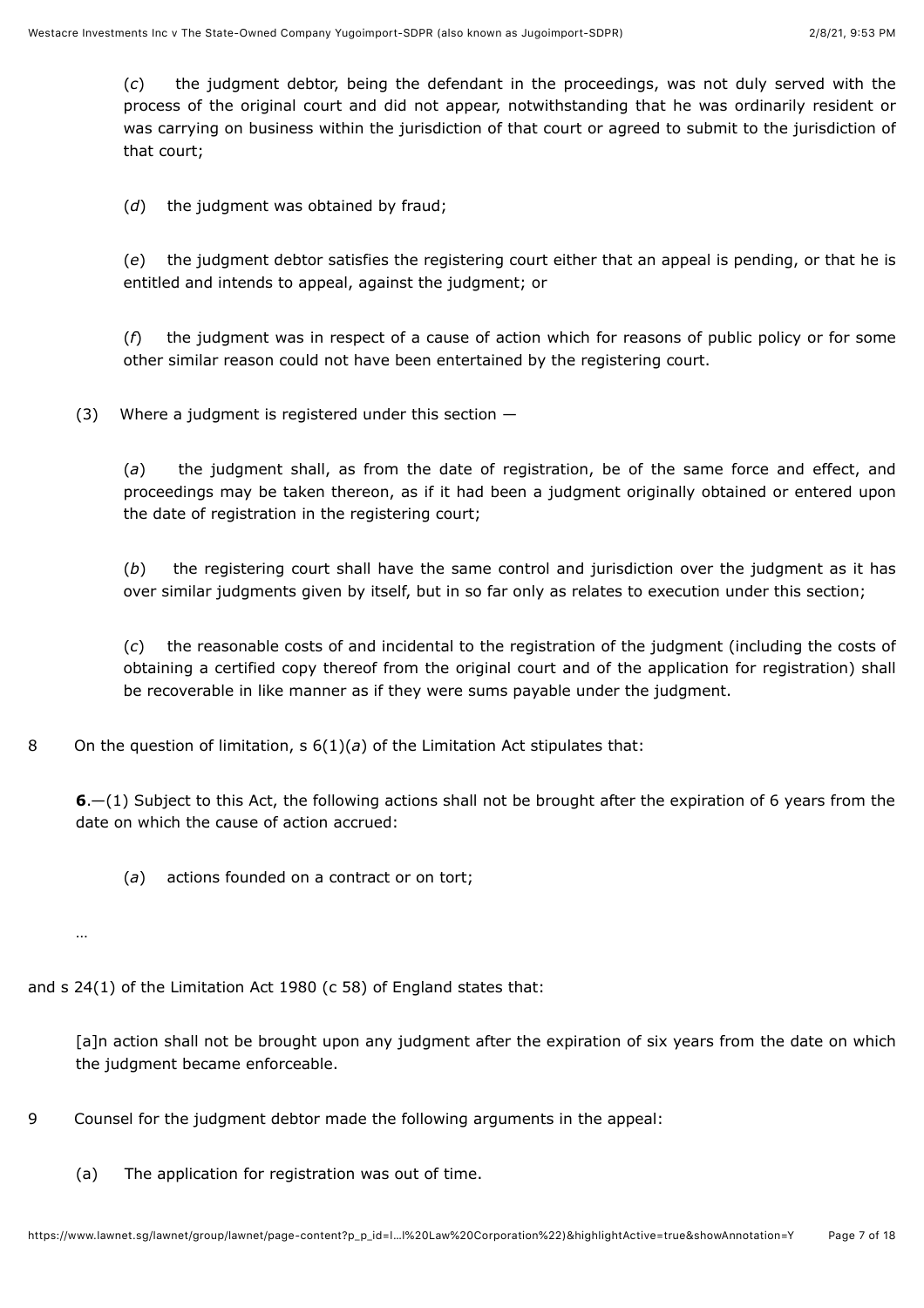(b) The English judgment is, by the judgment debtor's term, dead, because "[u]nder section 24(1) [of the Limitation Act 1980] an action upon a judgment (or, in this case, an application to register a foreign judgment) must be brought within six (6) years".

(c) The English judgment constituted an implied debt under Singapore law, and an action on the implied debt is time-barred under s 6(1)(*a*) of the Limitation Act.

(d) If the English judgment was not time-barred for enforcement, the judgment creditor needed leave from the English courts to enforce the judgment before seeking registration in Singapore.

(e) Even if the English judgment is not dead or time-barred, and no leave is required from the English courts, it was not just and convenient that it be registered in Singapore.

The first four arguments raised limitation issues, and the fifth argument addressed the merits of the judgment creditor's application to register the judgment.

10 The judgment debtor based its "dead judgment" argument on the proposition that the right to sue on a judgment is distinct from the right to enforce execution on a judgment. This proposition derives its authority from the decision of the English Court of Appeal in *W T Lamb & Sons v Rider* [\[1948\] 2 KB 331](javascript:viewPageContent() ("*Lamb*"). Scott LJ considered the effect of s 2(4) of the Limitation Act 1939 (c 21) (the precursor of s 24(1) of the Limitation Act 1980) and concluded at 337 that:

… the right to sue on a judgment has always been regarded as a matter quite distinct from the right to issue execution under it and that the two conceptions have been the subject of different treatment. Execution is essentially a matter of procedure – machinery which the court can, subject to the rules from time to time in force, operate for the purpose of enforcing its judgments or orders.

and in the House of Lords' decision in *Lowsley v Forbes* [\[1999\] 1 AC 329](javascript:viewPageContent() at 342 ("*Lowsley*"), Lord Lloyd of Berwick stated expressly in the context of the Limitation Act 1980 that:

"[a]ction" in section 24(1) means a fresh action and does not include proceedings by way of execution.

11 Further explanation on the effect of s 24(1) is found in Andrew McGee's *Limitation Periods* (Sweet & Maxwell, 4th Ed, 2002) where the author explained in para 17.003:

Section 24 of the 1980 Act provides that no action shall be brought upon a judgment more than six years after the date on which it became enforceable. The practice of bringing an action on a judgment was common in the days when the common law presumption was that a judgment was satisfied after a year and a day if no execution had been issued. In such cases the only way to "enforce" the judgment was by an action of debt upon it. Even today bringing a second action in this way is a matter of right, although the court may decline to give judgment in the second action if it regards it as an abuse of process. In determining whether it is an abuse of process, the availability of execution is a relevant factor. … [footnotes omitted]

And in para 17.005 he said: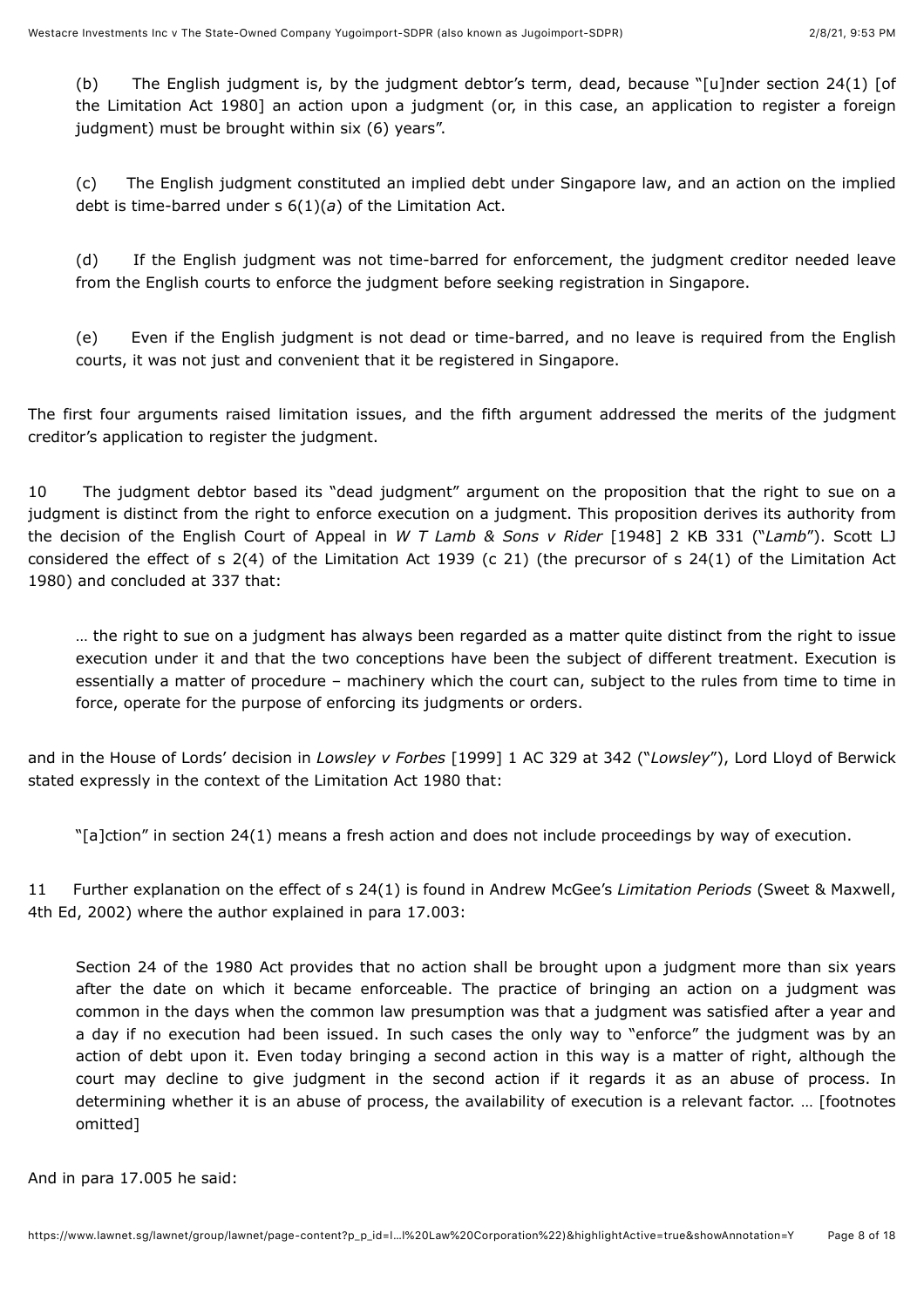It is essential to understand that this section applies only to the process of bringing an action upon a judgment. It does not extend to seeking execution of a judgment: the latter is a purely procedural step, and is not an "action" within the meaning of the 1980 Act. The provision is of only very limited importance at the present day, since the bringing of an action upon a judgment is rare: the most common example at the present day is where a foreign judgment is not registrable because there are no reciprocal arrangements between England and the jurisdiction where the judgment was given. … The House of Lords held [in *Lowsley v Forbes*] that the word "action" in section 24(1) of the 1980 Act meant a fresh action, and did not include proceedings by way of execution. Accordingly, the section did not bar execution of a judgment after six years, but only barred the bringing of a fresh action on the judgment. [footnotes omitted]

12 What follows from these statements? Under the Limitation Act 1980, the judgment debt cannot be the subject of a fresh action after six years. But that being an English act, it does not apply directly to the present application to register the judgment in Singapore.

<span id="page-8-0"></span>13 If the judgment was entirely spent in England, *eg*, a memorandum of satisfaction has been entered against it, it may be argued that there is nothing left of it to be registered under s 3 of the RECJA. However, the judgment debtor's case was not pitched at that level; its argument was that as the judgment debt cannot be sued on again after six years under English law, then by analogy, the judgment debt cannot be registered abroad as a foreign judgment. No support from any statutory, judicial or other source was cited to establish this extended effect.

<span id="page-8-1"></span>14 That reasoning rests on the premise that under s 3 of the RECJA, a foreign judgment cannot be registered in Singapore if it cannot be sued on in the country of origin. The defect in this argument is that it is confused over whether English law or Singapore law governs the registration. A court in Singapore in deciding whether to register an English judgment should not be applying s 24(1) of the Limitation Act 1980. The limitation statute to be applied is the Limitation Act, which does not set a time limit on applications to *register* foreign judgments.

15 The Limitation Act imposes a time limitation when a party seeks to *sue* on a foreign money judgment in Singapore. Such an action would be a claim in contract as a foreign money judgment creates an implied contract by the judgment debtor to pay the judgment sum to the judgment creditor, as has long been established by *Dupleix v De Roven* (1705) 2 Vern 540; 23 ER 950 and *Grant v Easton* [\(1883\) 13 QBD 302.](javascript:viewPageContent() In such a situation, s 6(1)(*a*) of the Limitation Act would apply and extinguish the right to sue when six years have elapsed from the date of judgment.

16 Whether the action in Singapore is to register the English judgment, or to sue upon it, s 24(1) of the Limitation Act 1980 does not apply, and there is no basis for the judgment debtor's contention.

## **Whether the application can be made**

<span id="page-8-2"></span>17 The judgment was registered well after the usual 12-month period for registration provided in s 3(1) of the RECJA. The provision allows older judgments to be registered if "it is just and convenient that the judgment should be enforced in Singapore". There is no time limit for such applications, so while the judgment creditor's application in this case is much delayed, it can still be made.

<span id="page-8-3"></span>18 Where the judgment creditor has been slow to take action to register the judgment, the onus is on it to establish that it is just and convenient that the judgment be registered despite the delay.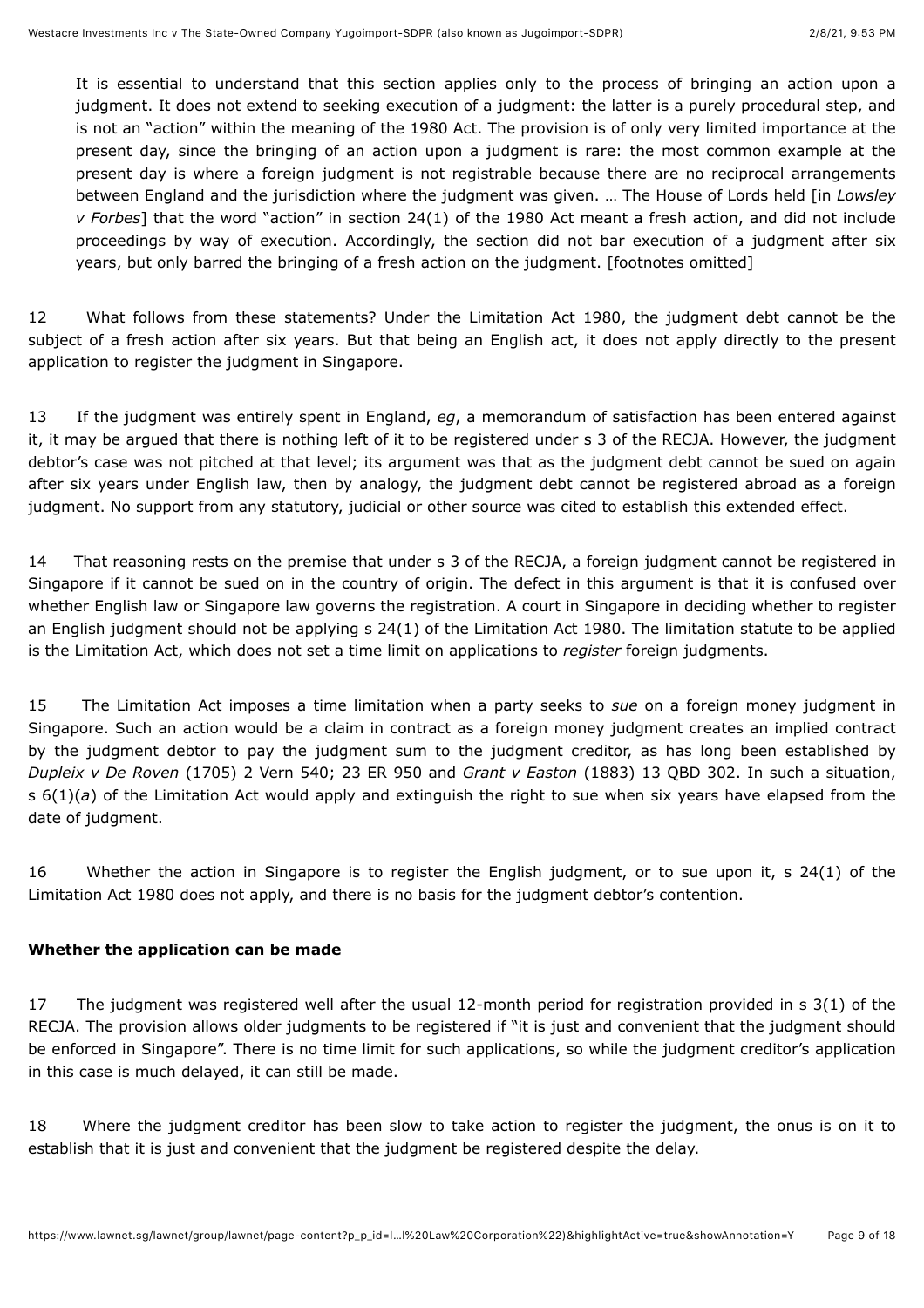19 A delay may sometimes be unavoidable. A judgment is not registrable under the RECJA immediately after it is obtained. Section 3(2)(*e*) of the RECJA provides that a judgment shall not be registered if the judgment debtor satisfies the registering court either that an appeal is pending, or that he is entitled and intends to appeal, against the judgment. The registration cannot proceed even without the judgment debtor having to satisfy the court that the judgment is under appeal, or that it may be appealed against. Order 67 r 3(1)(*c*) of the Rules of Court (Cap 322, R 5, 2006 Rev Ed) requires the applicant for registration to state by affidavit that the judgment does not fall within any of the cases in which a judgment may not be registered under s 3(2) of the Act. This would be a valid reason for a delay.

20 In the present case, the 12-month period ran out on 13 March 1999 although the judgment creditor could only commence registration proceedings in Singapore at the earliest on 20 October 1999, when the House of Lords refused the judgment debtor leave to appeal. That would justify a delay up to 20 October 1999. But the application was filed much later on 5 October 2004 when it was more than six and a half years after obtaining judgment on 13 March 1998 or two weeks short of five years after leave to appeal was refused on 20 October 1999.

## **Whether it is just and convenient to register the judgment**

21 "Just and convenient" is not a term of precision. However, it has received the benefit of judicial construction. The Court of Appeal in *Yong Tet Miaw v MBF Finance Bhd* [\[1992\] 2 SLR\(R\) 549](javascript:viewPageContent() recognised that those words in s 3(1) of the RECJA do not give an untrammelled discretion to the courts, and adopted the construction of Fletcher Moulton LJ in *Edwards & Co v Picard* [\[1909\] 2 KB 903](javascript:viewPageContent() of the term "just or convenient" in s 25(8) of the Judicature Act 1873 (c 66) to be similar to "where it is practicable and the interests of justice require of it" (at 907).

22 Two cases relating to the late registration of foreign judgments were cited by counsel. One was the Privy Council decision in *Quinn v Pres-T-Con Ltd* [\[1986\] 1 WLR 1216](javascript:viewPageContent() ("*Quinn*"). In this case, a judgment was obtained from the High Court of England on 22 October 1975 arising from a fatal industrial accident.

23 Subsequently, an application was made to register the judgment in Trinidad and Tobago under s 3 of the Judgments Extension Ordinance which reads (see *Quinn* at 1219):

Where a judgment has been obtained in a superior court in the United Kingdom, the judgment creditor, on production of a certified copy of the judgment, may apply to the Supreme Court, at any time within 12 months after the date of the judgment, or such longer period as may be allowed by the court, to have the judgment registered in the court, and on any such application the court may, if in all the circumstances of the case it thinks it is just and convenient that the judgment should be enforced in the colony, and subject to the provisions of this Ordinance, order the judgment to be registered accordingly.

The application was made on 27 October 1976, *ie*, a year and five days after the judgment. The application was granted. An application to set aside the registration was dismissed, but an appeal to the Court of Appeal succeeded, and the registration was set aside. The matter then went on appeal to the Privy Council.

24 The appeal was allowed, and leave to register the judgment was restored. Lord Brandon of Oakbrook who delivered the decision of the Board held at 1222: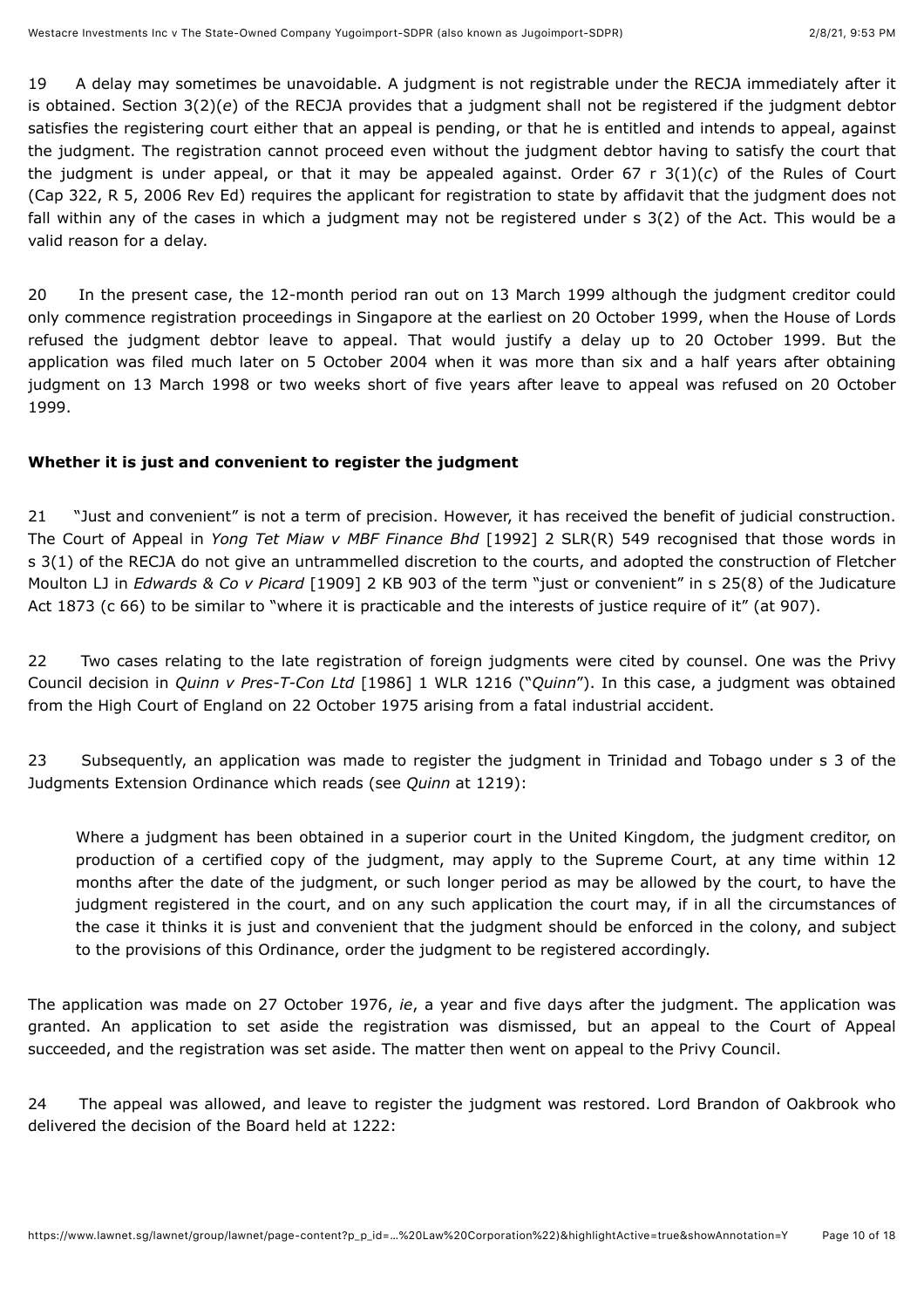There was no evidence to show that the expiry of the extra five days had caused, or could conceivably have caused, any prejudice of any kind to the second defendants. That being so, the only way in which Warner J. [the judge who dismissed the application to set aside] could properly have exercised his discretion was by allowing the plaintiff the extra five days. Any decision by him not to do so would, in the circumstances of the case, have been plainly wrong.

His Lordship made no reference to any reason that may have been given for the delay in the application to register the judgment.

25 The second case is a decision of the Supreme Court of the Australian Capital Territory, *Westpac Banking Corporation v Szentessy* (1985) 65 ACTR 39. This was a case relating to an application made under s 21 of the Service and Execution of Process Act 1901 (Cth), which is not set out in the report, to have a judgment obtained in Victoria registered in the Australian Capital Territory. The brief report discloses that under the Act the judgment should have been registered in 12 months, but there is no indication how late the application was. In the short judgment of the court, Blackburn CJ allowed the application, stating at 40:

[L]eave should be given unless it appears to the court that there is some special reason why it should not give leave …

26 *Quinn*, a Privy Council decision on a provision of an act which is similar to s 3 of our RECJA, would normally be regarded as authoritative and persuasive. However, with great respect, I am unable to take the approach taken by Lord Brandon. In a situation where a party needs a court's leave to do anything, the onus is on that party to satisfy the court that it is entitled to the leave, *eg*, that the application to register is made within the 12-month period, or that it has presented a case on which the court can exercise its discretion, despite the party's failure to apply within 12 months, to grant leave to register. For the same reason, I will not adopt Blackburn CJ's approach.

<span id="page-10-0"></span>27 A court in deciding whether to allow an application to register a judgment should not only look at the prejudice to the judgment debtor. It should look at all relevant factors, particularly the reasons for the delay, in addition to the prejudice to the judgment creditor.

28 The starting point must be the delay. If an applicant comes before me to apply for leave to register a judgment out of time, and offers no reason other than that the judgment debtor will not suffer prejudice, I will be very reluctant to grant the application.

<span id="page-10-1"></span>29 Where a good reason for the delay is given, *eg*, that registration was not possible under s 3(2)(*e*) of the RECJA read with O 67 r 3(1)(*c*) of the Rules of Court, as the judgment is still under appeal during the 12-month period, or the judgment creditor had not applied for registration during that period because of the judgment debtor's broken promise to make payment after that period, that would carry weight. The reason for the delay and the prejudice that the judgment debtor would suffer would form a proper basis for a decision whether it is just and convenient to allow registration.

30 I find support from another line of cases cited to me. These are English decisions for leave to issue a writ of execution out of time. Under O 46 r 2(1)(*a*) of the Rules of the Supreme Court 1965 (SI 1965 No 1776, as amended) (which is similar to O 46 r 2(1) of our Rules of Court), a judgment creditor must obtain the leave of court to issue a writ of execution where six years have elapsed from the date of the judgment.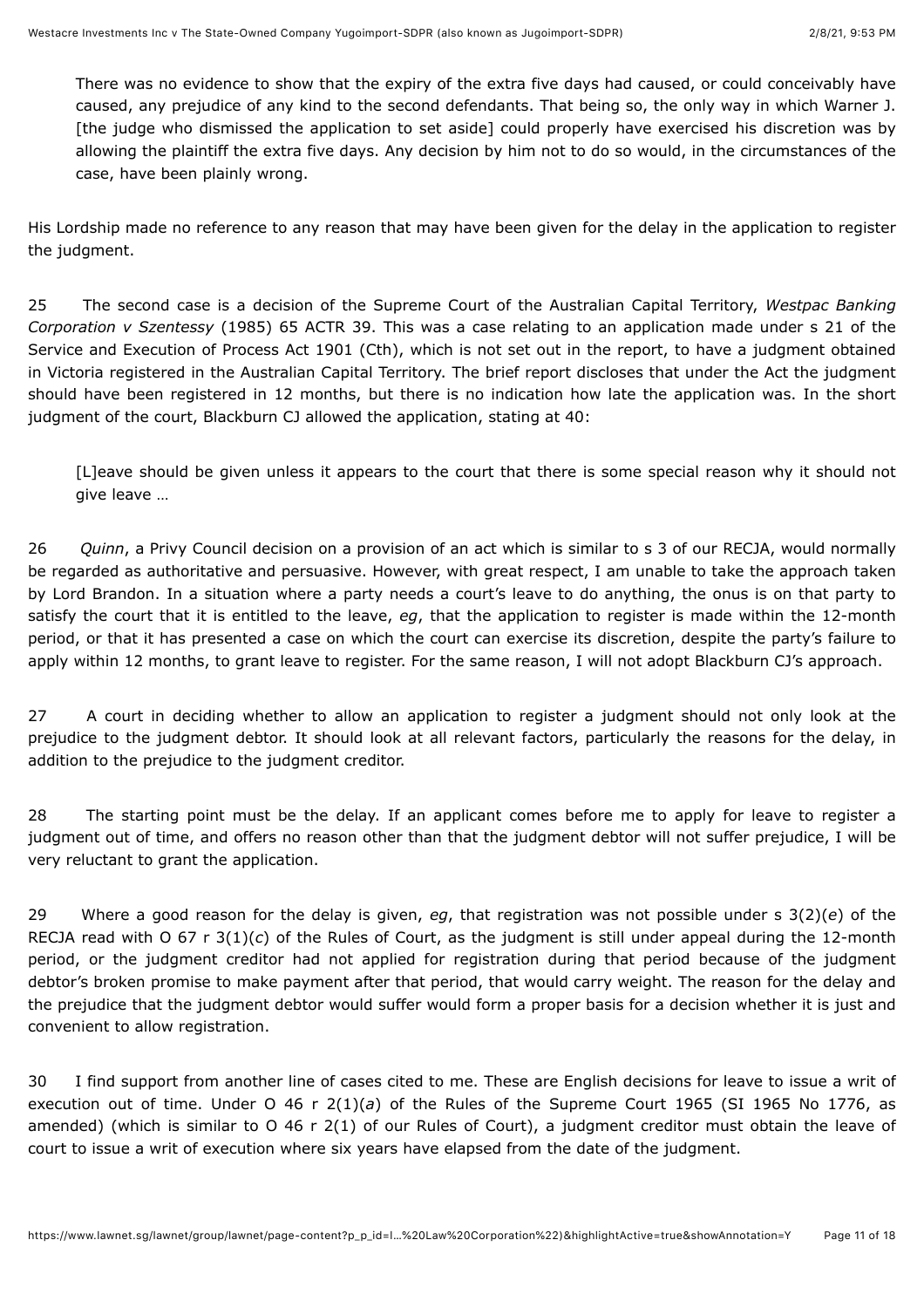<span id="page-11-0"></span>31 In *National Westminster Bank plc v Powney* [1991] Ch 339, the bank was a mortgagee of a lodge and a field owned by the defendant. When the defendant failed to make payment to the bank, the bank obtained a judgment on 25 September 1980 against the defendant for £20,000 and for the defendant to give up possession of the lodge. No payment was made, and in November 1985 the bank obtained a writ for possession which was not executed as the defendant applied to set it aside. The writ was stayed pending the disposal of the defendant's application, but the hearing of that application was not heard for more than two years for reasons beyond the control of the parties. In October 1988, the writ was set aside on the ground that the renewal of it more than six years after 1980 was barred by s 24 of the Limitation Act 1980.

32 The bank appealed against the decision. The Court of Appeal allowed the appeal. Slade LJ in delivering the judgment of the court held at 361:

It is in our judgment a cardinal principle of procedural law that no party should suffer unnecessarily from delay which is not his fault but rather a fault in the administration of justice. It is an unfortunate but unavoidable fact that courts cannot hear and determine every application on the day when it is first made.

He continued, at 363:

It is, however, necessary to bear in mind that six years have elapsed since the 1980 order was made. The right to sue on it as a judgment, for monetary relief, is time barred unless there has been part payment or an appropriate monetary acknowledgment. In many, perhaps most, cases this might be a powerful reason for refusing, as a matter of principle, leave to issue a fresh warrant for possession. … But on the particular facts of this case, which we hope are exceptional, it would not be right to refuse leave as a matter of discretion on that ground.

<span id="page-11-1"></span>33 In *Duer v Frazer* [\[2001\] 1 WLR 919,](javascript:viewPageContent() the judgment creditor obtained a judgment against the judgment debtor in Germany in March 1984, and registered it in England four months later. The German judgment was enforceable for 30 years. In 1988 the judgment creditor employed inquiry agents to trace the judgment debtor and identify assets on which the judgment could be executed. The agents discovered the judgment debtor living on a Caribbean island. However, the judgment creditor did nothing till 2000, when she applied for leave to issue execution on the judgment under O 46 r 2 of the Rules of the Supreme Court, as more than six years had elapsed since the date of the judgment. A master granted leave, then revoked it and the matter came on appeal before Evans-Lombe J in the High Court.

34 The learned judge dismissed the appeal and ruled at [25] of his judgment:

[T]he court would not, in general, extend time beyond the six years save where it is demonstrably just to do so. The burden of demonstrating this should, in my judgment, rest on the judgment creditor. Each case must turn on its own facts but, in the absence of very special circumstances such as were present in *National Westminster Bank plc v Powney* [1991] Ch 339, the court will have regard to such matters as the explanation given by the judgment creditor for not issuing execution during the initial six-year period, or for any delay thereafter in applying to extend that period, and any prejudice which the judgment debtor may have been subject to as a result of such delay including, in particular, any change of position by him as a result which has occurred. The longer the period that has been allowed to lapse since the judgment the more likely it is that the court will find prejudice to the judgment debtor.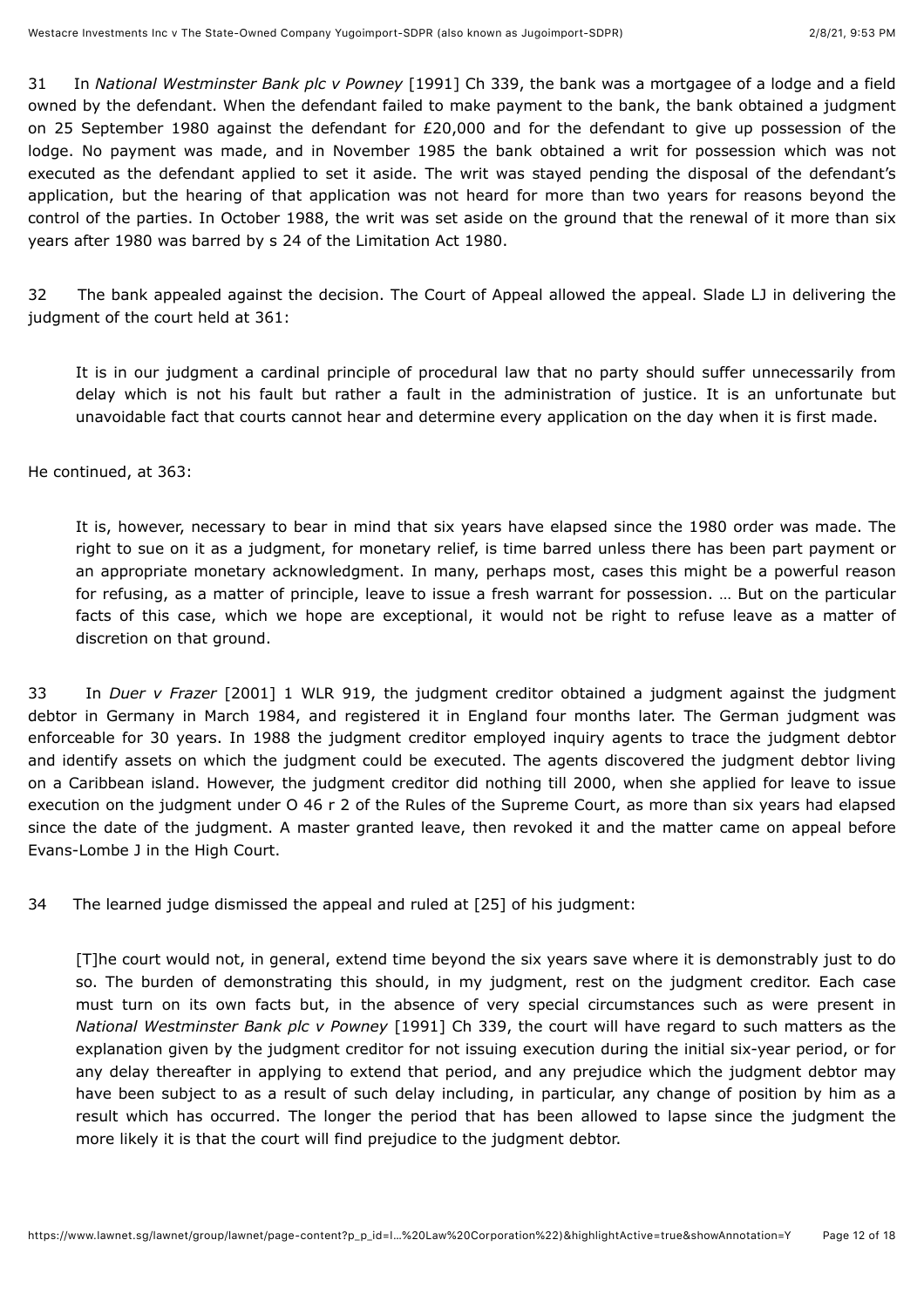35 The Court of Appeal addressed the same question in *Patel v Singh* [2002] EWCA Civ 1938. In this case, the judgment creditor obtained judgment in September 1992. The judgment creditor obtained a writ of *fieri facias* in July 1994 but was unable to enforce it as the judgment debtor was working in Germany. In May 2002 the judgment creditor applied for permission to issue a writ of execution under O 46 r 2(1)(*a*) of the Rules of the Supreme Court on the ground that she had recently come into contact with the judgment debtor.

36 A master refused permission but a judge granted leave on appeal, and the matter went before the Court of Appeal. Peter Gibson LJ who delivered the judgment of the court dealt with the effect of O 46 r 2(1)(*a*) of the Rules of Supreme Court. He referred to *National Westminster Bank plc v Powney* (*supra*[\[31\]](#page-11-0)) and *Duer v Frazer* (*supra*[\[33\]](#page-11-1)) and concluded at [21] of his judgment that:

[t]he policy of the rule seems to me to be that ordinarily after six years permission will not be given and that is underlined by the provisions of Order 46 rule 4(2), requiring the judgment creditor to explain his delay. In contrast there is no rule that the judgment debtor is to file evidence to state what prejudice, if any, he has suffered by the delay. In my judgment, therefore, consistently with that what this court said in Powney, the court must start from the position that the lapse of six years may, and will ordinarily, in itself justify refusing the judgment creditor permission to issue the writ of execution, unless the judgment creditor can justify the granting of permission by showing that the circumstances of his or her case takes it out of the ordinary. That may be done by showing the presence of something in relation to the judgment creditor's own position, or, as Sir Anthony Evans suggested in the course of the argument, in relation to the judgment debtor's position. Thus the judgment creditor might be able to point, for example, to the fact that for many years the judgment debtor was thought to have no money and so was not worth powder and shot but that, on the judgment creditor winning the lottery or having some other change of financial fortune, it has become worthwhile for the judgment creditor to seek to pursue the judgment debtor.

He allowed the appeal, and restored the master's order.

- <span id="page-12-0"></span>37 Three rules can be drawn from the decisions:
	- (a) Generally, leave to execute will not be given after six years have elapsed from the date of judgment.
	- (b) The onus is on the judgment creditor to justify an extension of time.

(c) In deciding whether to extend time, the court will consider the reason for the judgment creditor's delay and the prejudice an extension of time may have on the judgment debtor.

38 An application to issue a writ of execution after six years and an application to register a judgment after 12 months share an essential characteristic: both are applications to enable a judgment creditor to take steps towards the enforcement of a judgment out of time.

<span id="page-12-1"></span>39 I find the rules established in these three cases relevant and applicable to late applications for registration. In applying these principles to applications for leave to register a judgment under the RECJA, the 12-month period will apply instead of the six-year period. With that adjustment, it may be less onerous to explain a delay beyond 12 months, and the potential prejudice on the judgment debtor may be lower.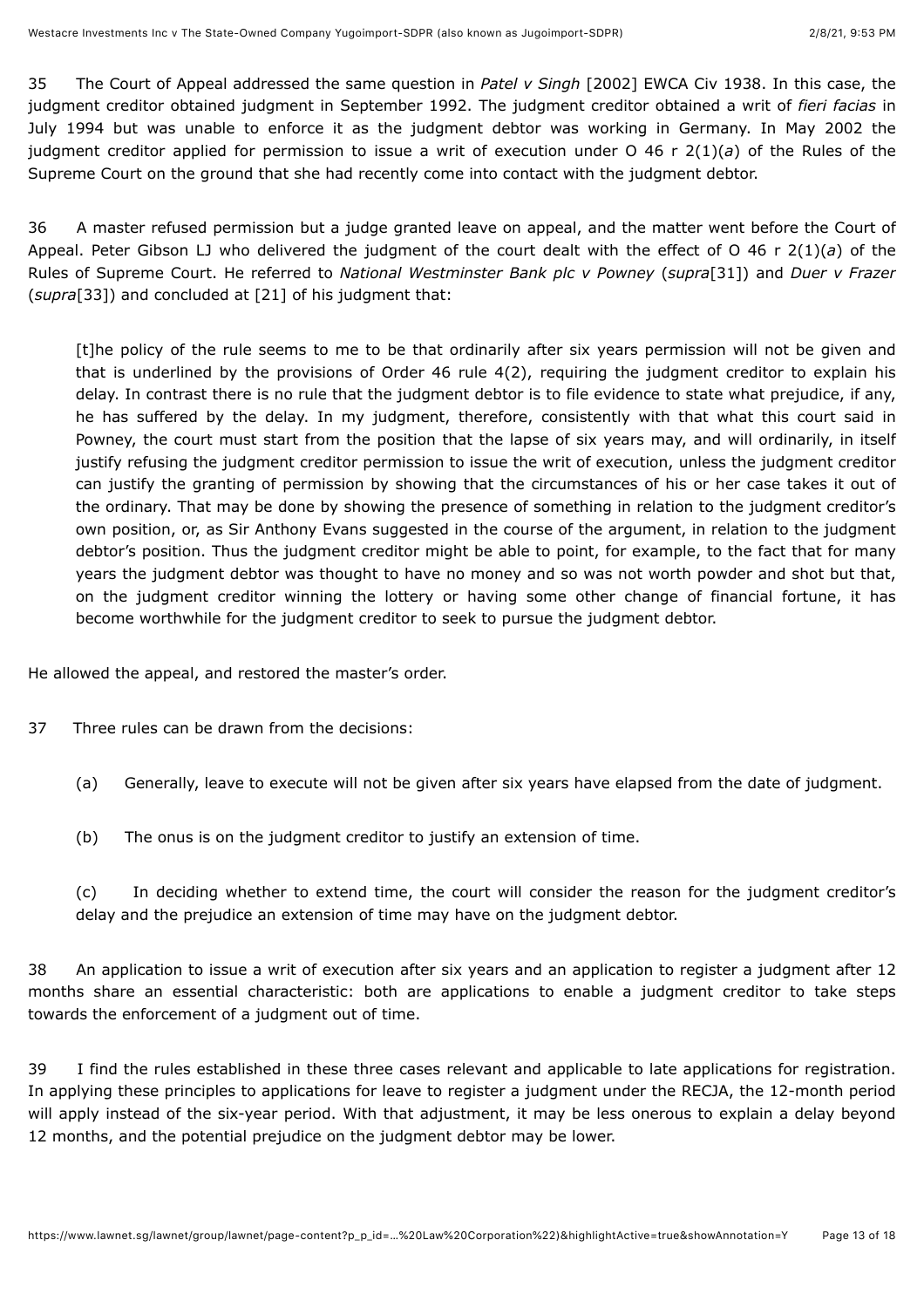<span id="page-13-0"></span>40 Having said that, the delay in this case is substantial. Under s 3(1) of the RECJA, the application to register the judgment should have been made by 13 March 1999. When the application was made on 5 October 2004, that was more than five and a half years late. Even if we take the effective date from which the application could be filed to be the date when leave to appeal was refused, *ie*, 20 October 1999, the delay was still just two weeks short of four years.

## **Reasons for the delay in the registration**

41 The judgment creditor's explanation for the delay in registering the judgment in Singapore is that it only came to know from an unnamed source in the former Yugoslavia in late July 2004 that there was a sum of approximately US\$14.8m held in a fixed deposit account in Singapore by Deuteron (Asia) Pte Ltd ("Deuteron") on behalf of the judgment debtor.

42 However, its counsel pointed out that the judgment creditor had not sat on its hands, at least as far as England is concerned. Within a week of the lifting of the stay of execution, garnishee proceedings were commenced which ultimately resulted in the recovery of £1,630,919.20 towards the satisfaction of the judgment debt in 2004.

<span id="page-13-1"></span>43 The judgment creditor gave two reasons for not taking action earlier in Singapore. The first reason was that it was deceived by the judgment debtor. The judgment debtor, in an affidavit filed in February 1998 in support of its application for a stay of execution by an English solicitor V E Pitroff, deposed that the judgment debtor's own assets in Serbia are extremely limited. The judgment creditor had referred the affidavit to its Yugoslav lawyer, S Protic, who reviewed it and advised that it had given a correct report on the financial state of the judgment debtor. Pitroff filed a further affidavit in February 1999 to state that the judgment debtor was in a parlous financial condition.

44 The judgment creditor's submission was that it was entitled to rely on the judgment debtor's declarations of its poor financial condition, and it was justified in not taking action earlier.

45 The second reason was that events in Yugoslavia and the peculiar status of the judgment debtor in the Yugoslavia state were such that recovery action was not practicable. The judgment creditor described Yugoslavia to be in a state of war, bloodshed, political turmoil and instability between 1997 and 2002, and alleged that the judgment debtor played a central role in the country's military procurement and national defence.

46 Do the two reasons justify the delay in registration? The judgment creditor complained that the judgment debtor had been consistently uncooperative in meeting the judgment, and had not made any payment voluntarily.

47 There is no evidence that the judgment creditor had reposed its trust in the judgment debtor. The recovery action the judgment creditor took in England showed that it did not believe that the judgment debtor had no assets and that recovery action could not be taken, and the English enforcement actions had brought results.

48 Nevertheless, M B Savage Jr, the American legal counsel of the judgment creditor, stated in an affidavit:

I consider it impractical, to say the least, to expect Westacre to have made continuing inquiries of the Yugoslav authorities or searches of Yugoslav governmental records given the political situation in the country and [the judgment debtor's] role in the country's military procurement and national defence.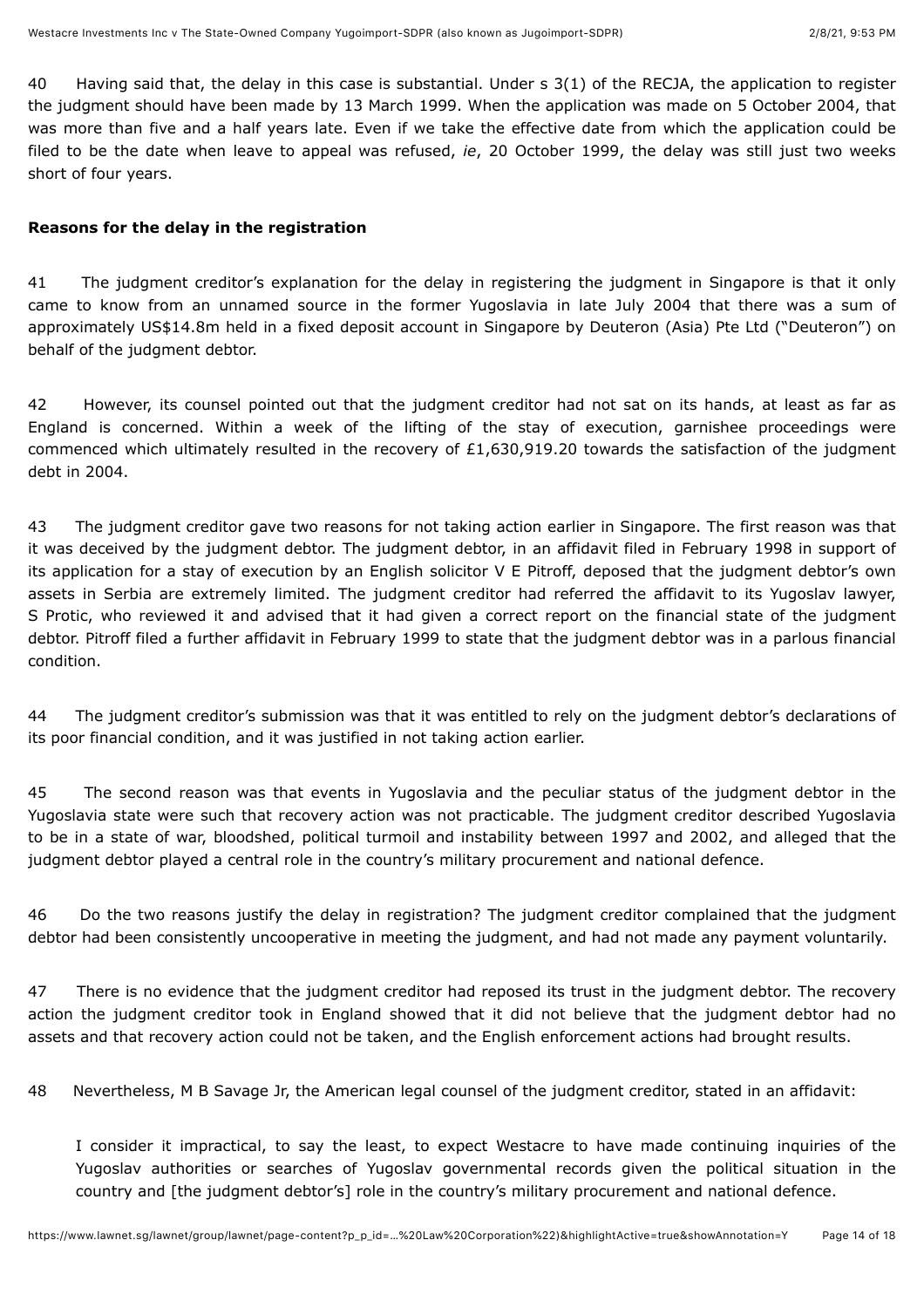49 The judgment creditor described the conditions in Yugoslavia between 1997 and 2002 as volatile and unstable. There was no suggestion that those conditions continued after 2002, or that any recovery action was attempted or thwarted before 2002, or thereafter up to 2004 when the application to register the judgment was made.

<span id="page-14-0"></span>50 The judgment creditor also contended that:

it should be borne in mind that before July 2004, the Judgment Creditors were not aware of the fact that the Judgment Debtors held shares in a Singapore company. It would not have been possible for the Judgment Creditors to have approached the Serbian authorities with a specific enquiry about the Judgment Debtors' shareholdings in Singapore.

51 The judgment debtor rejected the judgment creditor's explanations and asserted that if the judgment creditor made a search at the Registry of Companies Incorporated Abroad, the search would reveal that the judgment debtor held shares in Deuteron.

<span id="page-14-1"></span>52 The judgment creditor needs to do more than to aver to its opinion that a search could not be done. As it had not made a search, it has to demonstrate now that it had acted reasonably in not doing that. A proper response would be to state that it obtained advice at that time from people with knowledge and experience of the state of affairs in Yugoslavia, or that even if it had made a search, it would not have yielded information on the Deuteron shareholding, and to back it up with evidence of the rejected search application or applications, or of the results of a search which do not disclose the shareholding in Deuteron, even if it is made only for the purpose of these proceedings.

#### **The effect of registration**

<span id="page-14-3"></span>53 In England, under O 46 r 2(1)(*a*) of the Rules of the Supreme Court, a writ of execution to enforce a judgment or order may not be issued without the leave of court where six years or more have elapsed since the date of the judgment or order. The position is the same under O 46 r 2(1)(*a*) of our Rules of Court.

54 By the time the judgment creditor filed its application to register the judgment in Singapore, more than six years had elapsed from 13 March 1998, when the judgment was obtained. When the judgment is registered, s 3(3)(*a*) of the RECJA states that it shall have the same force and effect as if it had been obtained upon the date of registration.

<span id="page-14-4"></span>55 The effect of s 3(3)(*a*) is that whereas leave is required for the issue of a writ of execution on the judgment in England, no leave is required for that to be issued in Singapore upon registration because the six-year period has not elapsed. This is a prejudice to the judgment debtor if the judgment is registered.

<span id="page-14-2"></span>56 It may be argued that the prejudice should be disregarded because some prejudice is inevitable to the judgment debtor whenever a judgment is registered under the RECJA. At the least, the territorial jurisdiction for the enforcement of the judgment is extended to Singapore, and the time period is extended to run from the date of registration instead of the date of judgment. While this is correct, it has to be recognised that these inevitable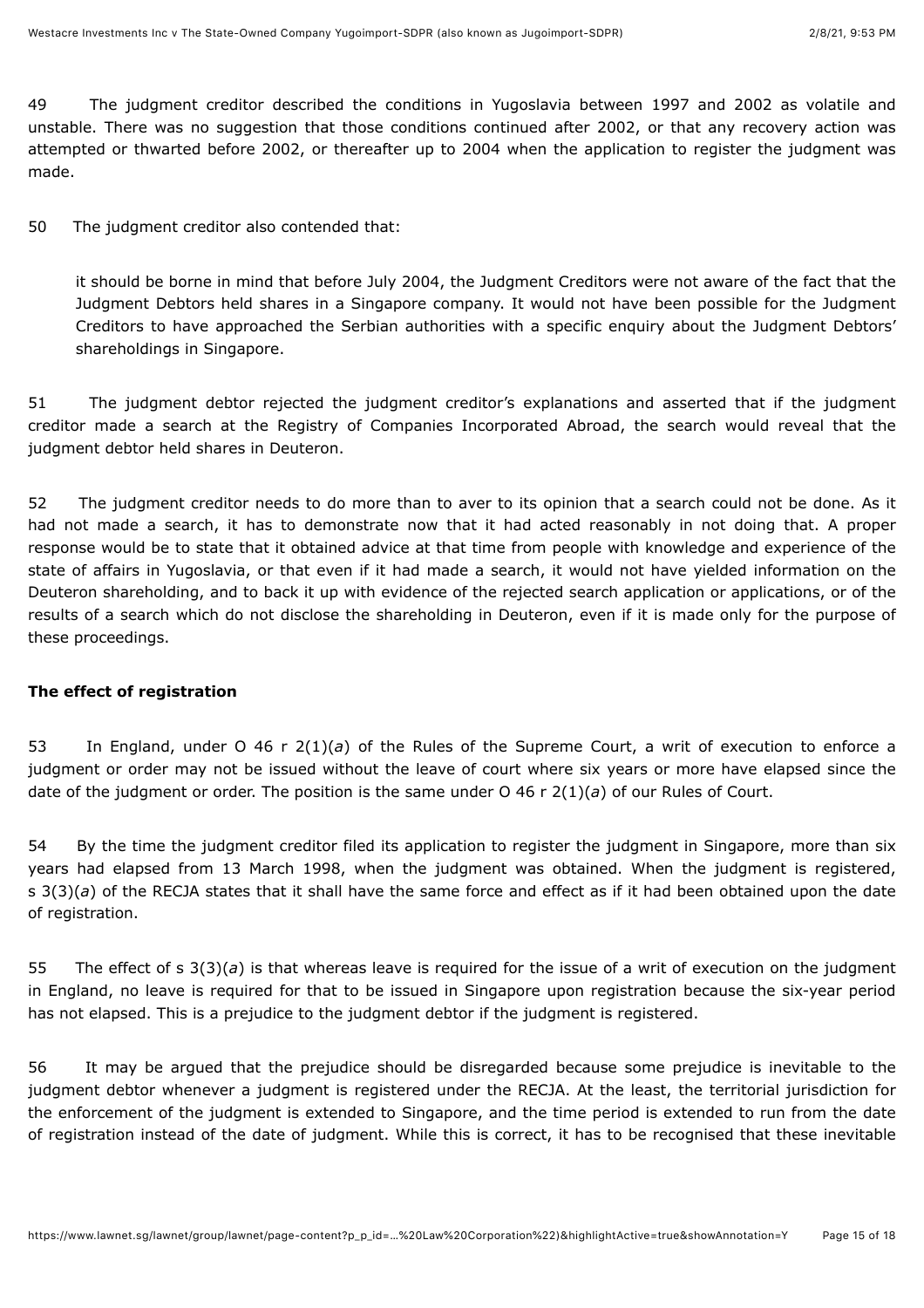forms of prejudice should not be strong factors against registration because no registration will be possible if they are regarded as bars to registration. Having said that, the period of the extension of the period of enforceability, as distinct from an extension *per se*, should still be taken into consideration.

<span id="page-15-0"></span>57 In the present case, the easier access to enforcement through writs of execution is not an inherent consequence of registration. When it occurs, the prejudice must be taken into account in deciding whether registration is to be allowed.

<span id="page-15-1"></span>58 This issue was touched on in the hearing before the assistant registrar. In the arguments, counsel for the judgment creditor submitted that the rule did not prohibit all forms of enforcement after six years without leave. *Ezekiel v Orakpo* [\[1997\] 1 WLR 340](javascript:viewPageContent(), a decision of the Court of Appeal dealing with the effect of O 46 r 2(1) of the Rules of the Supreme Court, was cited as support.

59 In that decision, Millett LJ referred to O 46 r 1 which defines a "writ of execution" to include:

… a writ of fieri facias, a writ of possession, a writ of delivery, a writ of sequestration and any further writ in aid of any of the aforementioned writs. …

and arrived at the conclusion, at 343–344 that:

[i]t is true that the definition is inclusive rather than exhaustive, but what is noticeable is that every single writ described in rule 1 is a writ which is issued by the court on the application of the plaintiff without any hearing by a judicial officer of any kind. The writ is issued by a clerk in the office on being supplied with a copy of the judgment. The situations described in rule 2 are all situations where the writ of execution ought not to issue as of right without some further consideration by the court, because in every situation there mentioned some further investigation is called for. It is plain, therefore, that the object of the rule is that, in certain relevant situations, the court should have an opportunity to investigate before the writ of execution should issue.

Applications for garnishee or charging orders are not within the mischief of the rule, because application has to be made to the court in order to obtain the order sought.

60 Probably with those pronouncements in mind, counsel for the judgment creditor informed the assistant registrar during the hearing that:

As far as the execution proceedings contemplated in Singapore are concerned, they are garnishee proceedings.

<span id="page-15-2"></span>61 That statement may have led the assistant registrar to allow the registration to stand, but with the restriction that the registration was "for execution by way of garnishee proceedings only".

#### **Whether the restriction is proper**

62 The assistant registrar explained: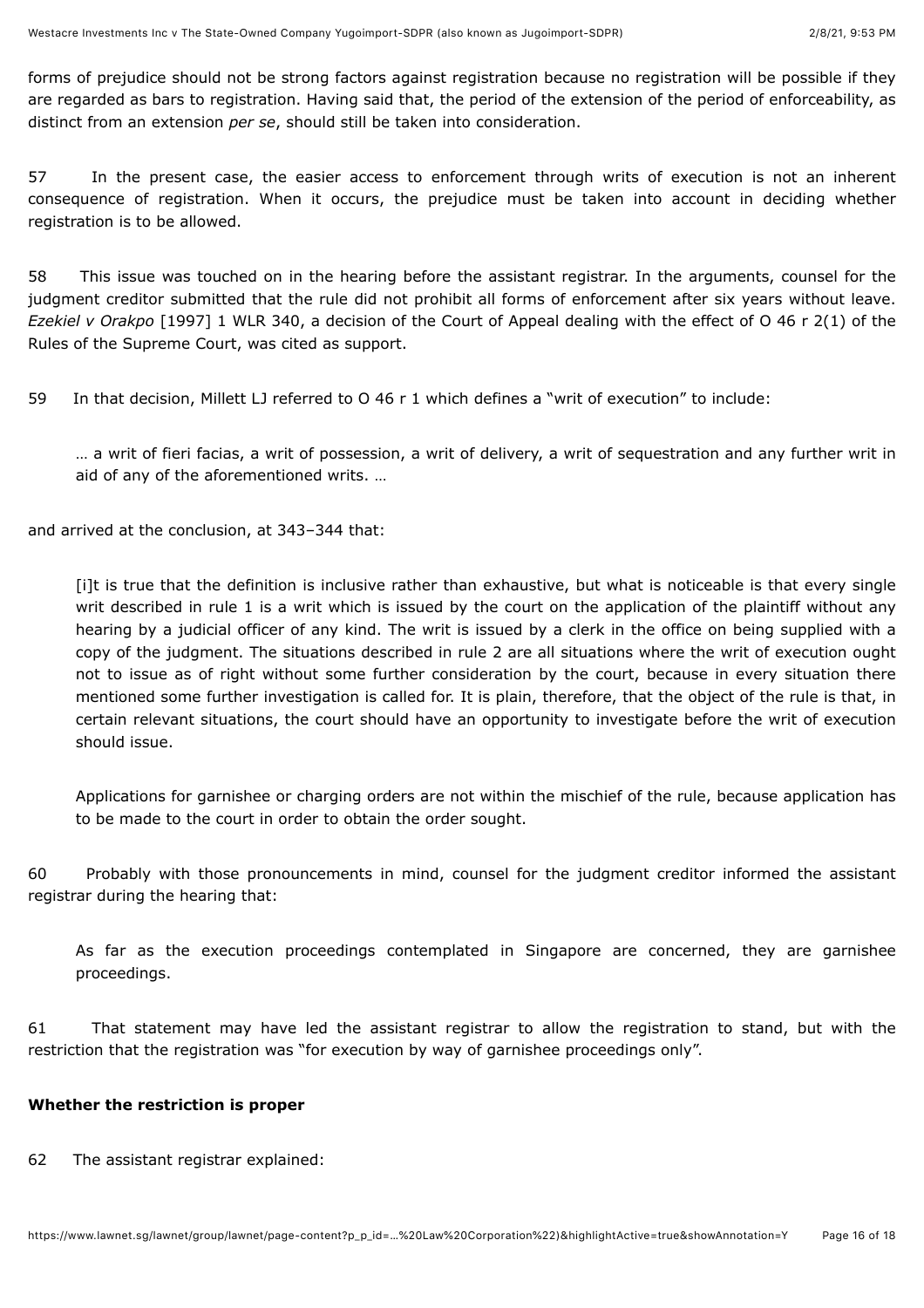I noted that s 3(3)(*b*) of the Act also states that "the registering court shall have the same control and jurisdiction over the judgment as it has over similar judgment given by itself, but insofar as it relates to execution." To me, this provision certainly gave the court the power to direct that any judgment that was registered should only be enforced by a certain method, the approved method in this case being garnishee proceedings. If the source of such power was not in s 3(3)(*b*), then the court could still have recourse to its inherent jurisdiction under O 92 r 4 (to make any order as may be necessary to prevent injustice) or its general power under O 92 r 5 (to make such further orders incidental or consequential to any judgment or order as may be necessary in any case).

63 Order 92 rr 4 and 5 read:

**4**. For the avoidance of doubt it is hereby declared that nothing in these Rules shall be deemed to limit or affect the inherent powers of the Court to make any order as may be necessary to prevent injustice or to prevent an abuse of the process of the Court.

**5**. Without prejudice to Rule 4, the Court may make or give such further orders or directions incidental or consequential to any judgment or order as may be necessary in any case.

<span id="page-16-0"></span>64 The explanation appears at first sight to avert the prejudice to the judgment debtor. If no leave is necessary for garnishee proceedings in England after six years, the restricted registration of the judgment in Singapore does not place the judgment debtor in a worse position.

65 However, the restriction is only an answer if such a restriction can be made under the provisions of the RECJA. The act lays down the circumstances under which judgments may be registered and the circumstances in which they may not be registered. Nothing in the act authorises a judgment to be registered on the condition that it shall not enjoy the full benefit of registration.

66 The assistant registrar had regarded the words "in so far only as relates to execution" in s 3(3)(*b*) of the RECJA to give her the power to direct the registration of the judgment with the restriction that it shall only be enforced by garnishee proceedings.

67 It does not appear to be the purport of those words. Section 3(3) refers to the effect of registration. Section 3(3)(*a*) deals with the registered judgment. It states that the registered judgment shall, from the date of registration, have the same force and effect as a judgment of the registering court. Section 3(3)(*b*) deals with the powers of the registering court. It states that the registering court's powers shall be the same as those it has over its own judgments, but only in so far as they relate to execution. This is entirely in keeping with the purpose and effect of registration. The registering court does not require and does not have other powers, *eg*, the powers to vary or set aside the registered judgment, though it has the power to set aside the registration of the judgment.

68 What is stated in the foregoing paragraph is not new. Warren L H Khoo J discussed the effect of s 3(3)(*b*) of the RECJA in *Re Cheah Theam Swee, ex parte Equiticorp Finance Group Ltd* [\[1996\] 1 SLR\(R\) 24](javascript:viewPageContent() at [23]–[24], and concluded that:

The purpose of para (*b*) of sub-s (3), it seems to me, is that once a judgment has passed the hurdles set out in sub-ss (1) and (2), and has been registered, it must be given effect according to its terms. No proceedings to impeach its validity are to be allowed. In other words the judgment debtor is not permitted